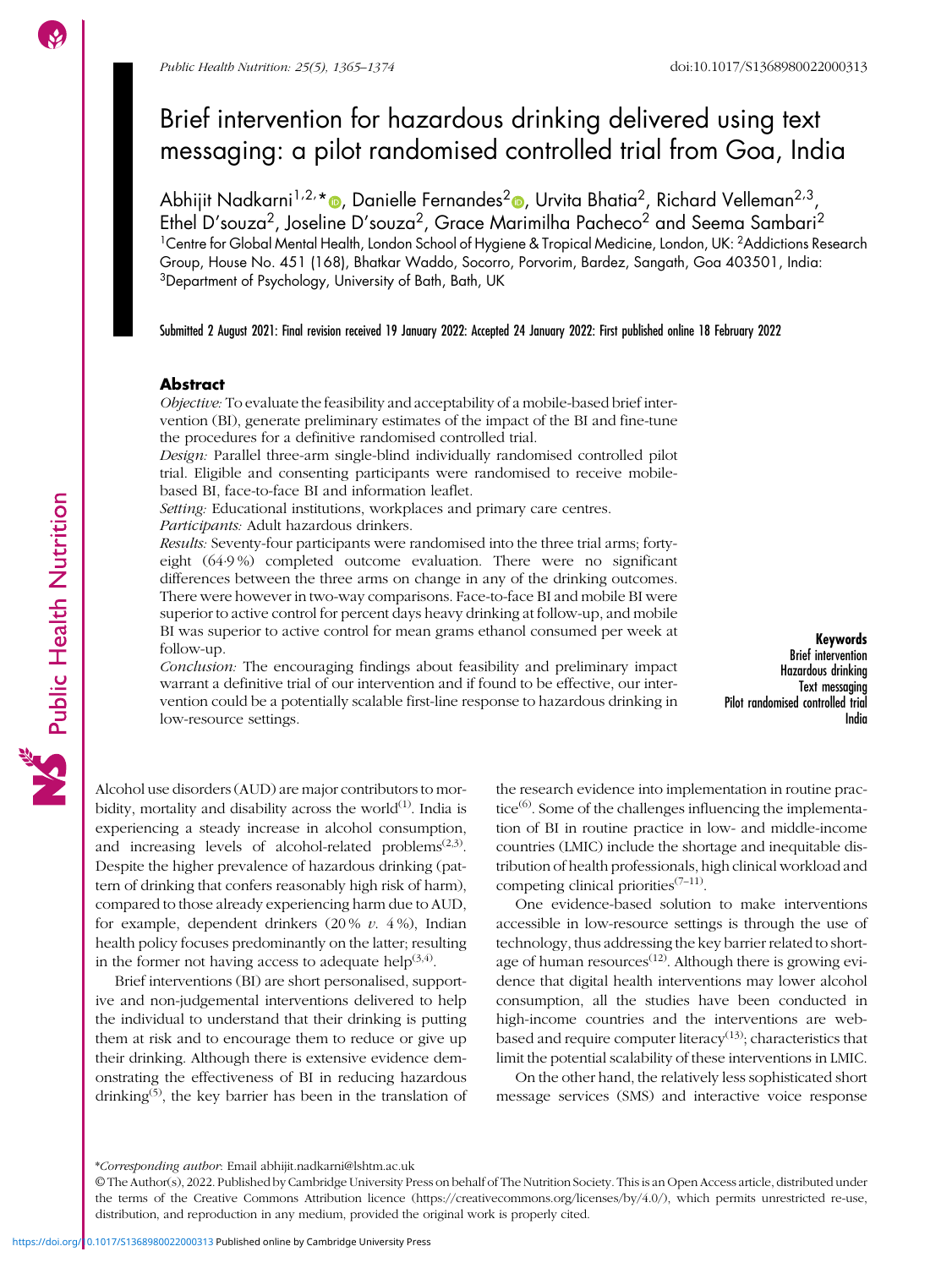(IVR) can be used to reach large numbers quickly and at low cost, to overcome language and literacy barriers, and to access people in remote areas. SMS-based interventions have been tested on multiple therapeutic targets such as appointment attendance, motivation, self-efficacy, relapse prevention and social support in those with drug or alcohol dependence $(14)$  $(14)$  $(14)$ , but the potential of such interventions for hazardous drinking has not been explored in  $LMIC^{(15,16)}$  $LMIC^{(15,16)}$  $LMIC^{(15,16)}$ .

The aim of the Alcohol use disorders-Mobile based Brief Intervention Treatment (AMBIT) study was to develop and evaluate a mobile-based BI for people with hazardous drinking in India. The preliminary formative research efforts in this study informed the development of the first version of the treatment package<sup> $(17)$  $(17)$ </sup>. This first version of the package was tested through a case series, by refining the intervention content and delivery mechanisms through an iterative process, to develop the final intervention (submitted for peer review). The pilot randomised controlled trial described in this paper is aimed to empirically evaluate the feasibility and acceptability of the mobile-based BI, generate preliminary estimates of the impact of the BI and fine-tune the procedures for a definitive randomised controlled trial.

#### **Methods**

# Study setting

The study was conducted in Goa, a small state on the west coast of India. In Goan men, the prevalence of high-risk drinking in a community was 14·8 %, and that of hazardous drinking ranged from 15 % in samples drawn from primary care to 21.3 % in samples of industrial workers<sup>([18](#page-8-0)–[20](#page-9-0))</sup>. Recent evidence has also indicated increasing levels of alcohol consumption amongst young women in India<sup>[\(21](#page-9-0))</sup>. The study was implemented in the following settings: educational institutions (two rural and five urban colleges), workplaces (thirteen police stations and four bus depots) and primary care (two community health centres).

## **Design**

Parallel three-arm single-blind individually randomised controlled trial. The trial protocol was registered on ClinicalTrials.gov (registration identifier NCT04078360).

### Study sample

A sample of 120 participants was planned to be recruited in the intervention and control groups, approximately evenly spread out across all study settings and interventions. The sample size was not based on formal power calculations as the study is not designed to test a hypothesis. The sample size estimations have been made based on our previous experiences of pilot randomised controlled trial and deemed sufficient to achieve the goals of understanding the acceptability, feasibility and preliminary impact of the

intervention<sup> $(22)$ </sup>. Recruitment commenced on 20 September 2019 and because of the COVID-19 pandemic we had to discontinue recruitment on 16 March 2020, before we achieved the target sample size.

The inclusion criteria were (a) adult (aged 18–65 years) males and females in educational institutions, or (b) adult males in workplaces and primary health centres (PHC), who were (c) hazardous drinkers defined as a score of 8–15 on the Alcohol Use Disorder Identification Test (AUDIT). The AUDIT is a 10-item screening questionnaire developed by the WHO for the detection of  $\text{AUD}^{(23)}$  $\text{AUD}^{(23)}$  $\text{AUD}^{(23)}$ , and (d) had personal ownership of a mobile phone and familiarity with the use of SMS/IVR. The exclusion criteria were (a) females (in workplaces and PHC). There is insufficient evidence to indicate that hazardous drinking in women in India is as widespread across the lifespan as it is with men, so women older than the typical college-going age (25 years) were not included in the study and consequently were not screened at the workplace and primary care site, (b) harmful and dependent drinkers (AUDIT score >15), (c) individuals owning a shared/family phone and (d) those who expressed an inability to use SMS and IVR.

## Recruitment procedure

Participants across all three settings were recruited through screening by trained researchers, who identified hazardous drinkers through appropriate screening procedures. Eligible participants were recruited if they provided voluntary informed consent to participate.

To reduce stigmatisation associated with drinking, at educational institutions and workplaces, a 'Health and Wellness Camp' (tested during the formative research phase for acceptability and feasibility) was organised. In the screening room/booth set-up in the Camp, researchers screened for two other health-related issues (perceived stress and physical activity) in addition to AUD screening. At the PHC, where questions about drinking behaviours are not unusual, we did not expect similar stigmatisation and hence we directly conducted universal screening for hazardous drinking to identify eligible participants.

In addition, recruitment was also undertaken through referrals from the following sources: (a) self: potential participants who got to know about our study at all three settings through the various forms of advertising (e.g. banners, posters and leaflets) approached a researcher for screening at their respective and preferred location and (b) gatekeepers (e.g. faculty members/college staff/members of student bodies in colleges; human resource officials and peers in the workplace; and medical officers and other healthcare staff at the PHC): the researchers sought assistance from these gatekeepers to build awareness about the study and these gatekeepers referred potential participants to the researchers and informed people at the site about the health and wellness programme and asked them to make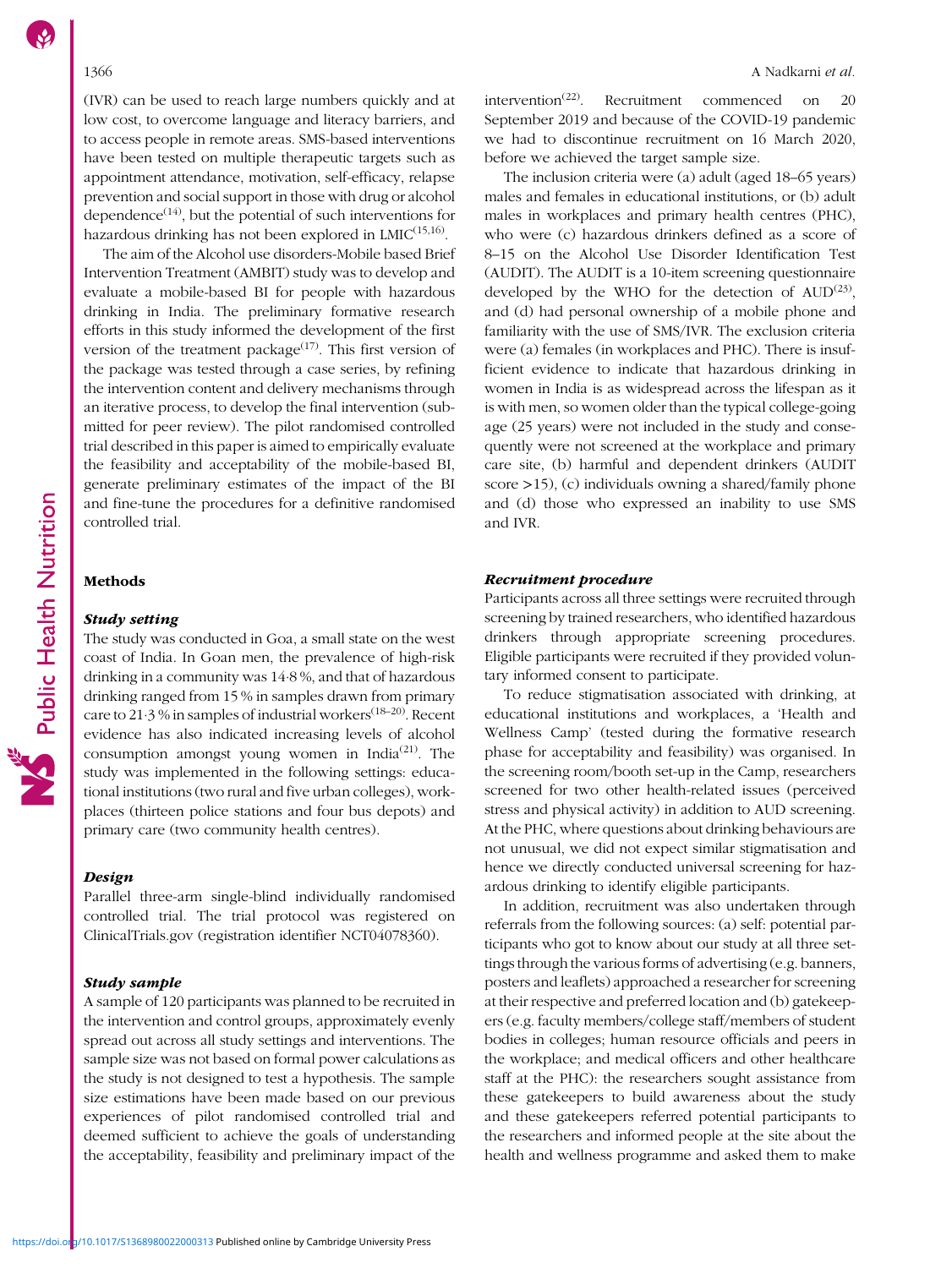# Brief intervention for hazardous drinking 1367

contact with the study team. Self-referring participants and those sign-posted by the gatekeepers were then screened using the procedures described.

# Screening

All potentially eligible participants were screened using the AUDIT to identify hazardous drinking. The AUDIT has been validated in India, used in cross-national studies and used extensively in the study setting $(24,25)$  $(24,25)$ . It has been translated into Konkani (Goan vernacular), using a systematic translation-back translation method with two teams of translators, followed by an item-by-item analysis and selection by consensus $^{(20)}$  $^{(20)}$  $^{(20)}$ . Other screening tools that were used as part of the 'Health and Wellness Camp' activities included the International Physical Activity Questionnaire  $(IPAQ)^{(26)}$  $(IPAQ)^{(26)}$  $(IPAQ)^{(26)}$  and Perceived Stress Scale  $(PSS)^{(27)}$  $(PSS)^{(27)}$  $(PSS)^{(27)}$ , both of which have been validated in LMIC. The PSS is one of the most widely used psychological instrument for measuring the perception of stress and has been empirically validated with populations of mainly college students or workers<sup> $(28)$  $(28)$  $(28)$ </sup>. The IPAQ is a widely used questionnaire developed to collect health-related physical activity data and is suitable for use among young and middle-aged  $adults<sup>(29)</sup>$  $adults<sup>(29)</sup>$  $adults<sup>(29)</sup>$ . Participants screening positive for hazardous drinking as well as PSS or IPAQ were recruited into the study. Those who screened negative for hazardous drinking but positive on PSS and IPAQ were provided relevant information and advice about stress management and healthy physical activities. Those screening positive for harmful drinking or alcohol dependence on the AUDIT were provided relevant information and advice related to AUD, and information about relevant local services to access help.

# Baseline assessments

(a) Sociodemographic information such as age, gender, employment status, educational status and marital status; (b) Time-Line Follow Back (TLFB): the TLFB is a calendar method of collecting data about quantity and frequency of drinking and various memory aids are used to enhance recall (e.g. special dates)<sup>([30](#page-9-0))</sup>. The TLFB has high test–retest reliability and concurrent validity has been established in various types of AUD. It has been used in previous research in the study settings<sup> $(25)$ </sup>. (c) In addition, for the participants receiving the mobile-based intervention, we collected information required for the delivery of the intervention such as preferred days/time to receive the SMS/IVR, and preference for SMS and/or IVR.

## Randomisation

Stratified randomisation was used. Consenting eligible participants were randomised within the following three strata: educational institutions, workplaces and healthcare centres. Within each stratum, they were randomised to receive SMS/IVR-based BI, face-to-face BI or active control. An independent data manager generated a randomisation list and participants were randomised using Sequentially Numbered Opaque Sealed Envelopes to maximise allocation concealment. The research workers administering the outcome tools and the lead investigators were blind to arm allocation.

# Interventions

Mobile based-BI – the intervention included SMS or IVR calls twice or thrice a week delivered for a duration of 8 weeks. Once the participant's mobile number was uploaded on our technology partner's [\(https://viamo.io/](https://viamo.io/)) platform, messages/IVR calls were sent automatically to them as per schedule. Each week messages were focused on specific content areas derived from the formative research of the study. Some of the components of the intervention include self-awareness messages, self-reflection messages, motivational messages, messages on safe drinking, alcohol reduction, drinking management, risk management, craving management and drinking alternatives, health education messages, personalised feedback and information, and goal setting. Dropout from the intervention was defined as participants choosing to stop receiving the intervention messages by informing the project team. The messages were in English or the vernacular language based on the choice of the participants. The messages were predominantly 'push' messages (not requiring a response from the recipient) with a few 'pull' messages (requiring a response from recipient). Further details of the intervention are available in a separate peer-reviewed publication $(17)$  $(17)$ .

Face-to-face BI – the BI was based on the WHO Mental Health Gap Action Programme (mhGAP) intervention and was delivered by a trained researcher. The BI was delivered over a single session lasting 5 to 10 min. This included sharing their AUDIT score and its interpretation with the participant, personalised feedback, providing information about safe drinking limits, potential risks to health and social wellbeing if drinking continued at the present level, collaborative exploration of potential benefits of reducing drinking, and strategies to reduce drinking.

Active control – this was a BI leaflet consisting of information on alcohol consumption, and tips to manage and reduce drinking.

### **Outcomes**

The primary outcome was change in percent days abstinent (PDA). Secondary outcomes include change in quantity of drinking (grams ethanol/week), change in patterns of drinking (percent days heavy drinking (PDHD)) and change in intensity of drinking (grams ethanol per drinking day). All these outcomes were calculated from the TLFB administered at 3 months post-randomisation and covered the 2 weeks preceding the outcome evaluation.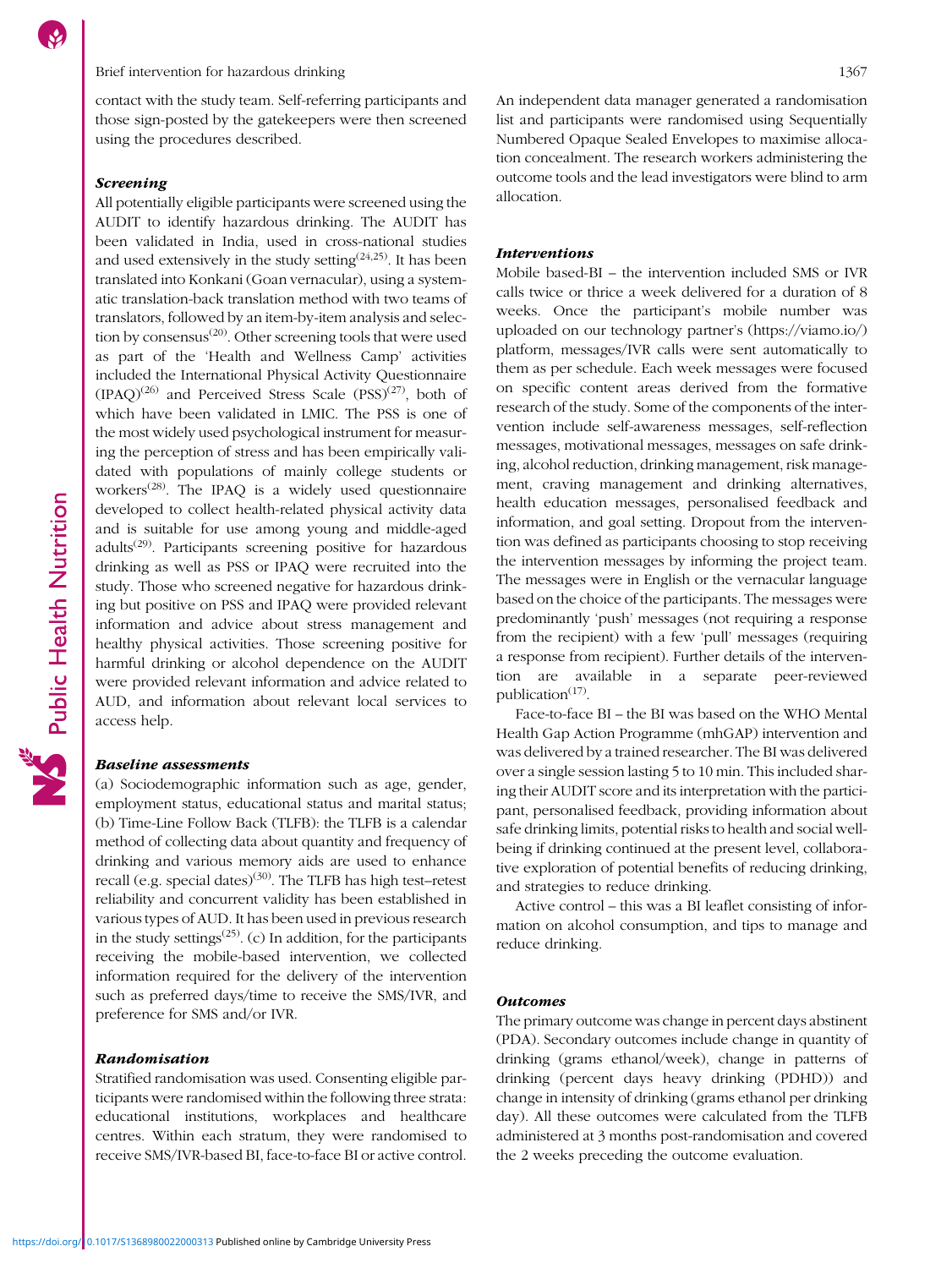# Feasibility and acceptability

Feasibility and acceptability were assessed by examining data on the number and proportion of dropouts from treatment (participants choosing to stop receiving the intervention messages), reasons for refusal to participate, reasons for dropout, proportion of participants choosing SMS  $v$ . IVR, proportion of participants that listened to the complete IVR and proportion of participants with high engagement (response to more than 50 % of messages requiring a response). The feasibility and acceptability were also examined through a nested qualitative study, the findings of which will be presented in a separate publication.

# Process indicators

The following process data were also collected during the course of the study: number of participants screened for AUD in each setting; number and proportion of participants screened positive for hazardous drinking; number and proportion of those with hazardous drinking who were eligible for the pilot trial; number and proportion of participants consenting for the treatment; and number and proportion of participants completing outcome assessment

# Analysis

Baseline characteristics of individuals who consented and did not consent, participants who did and did not complete outcome assessments, baseline characteristics of participants in the intervention arms  $v$ . those in the control arm were all analysed as proportions or means as appropriate and compared using chi-square test (for proportions), t-test (for means of two groups) and ANOVA (for means of three groups) as appropriate. For an overall statistically significant one-way ANOVA result, the Tukey's post hoc test was used to confirm the differences between two groups. The trial process indicators are presented consistent with CONSORT guidelines $(31)$  including a trial flow chart. The primary analysis was intention-to-treat at the 3-month end point regardless of treatment adherence and adjusted for baseline AUDIT and recruitment site. Linear regression was conducted for comparing the difference between arms on change in the various drinking outcomes, and effect sizes are reported as adjusted mean differences with 95 % CI. Post hoc analysis included linear regression to compare the difference between arms on the various drinking outcomes at follow-up.

# Results

Figure [1](#page-4-0) summarises the flow of participants through the trial. Reasons for refusing eligibility check for screening included not having time 177 (45·6 %), not being interested in the study 76 (19·6 %), worried about missing their position in the queue to consult the doctor 130 (33·5 %) and no reason given  $5(1.3\%)$ . Reasons for ineligibility for screening included age less than 18 years or more than 65 years 172 (12·1 %), difficulty hearing/speaking 20 (1·4 %), did not understand English/vernacular 6 (0·4 %), not planning to be resident in the study area for next 6 months 300 (21·1 %), did not own mobile phone 9 (0·6 %), female in workplace/PHC 801 (56·3 %) and not able to respond to questions as they were in a critical condition 54 (3·8 %). Reasons for refusing screening included not having time 4 (3·6 %), not being interested in the study 102 (92·7 %), worried about missing position in the queue to consult the doctor 2 (1·8 %) and no reason 2 (1·8 %). The mean AUDIT score of those screened was  $6.4$  (sp  $6.2$ ) (range  $0-32$ ). Of the 114 hazardous drinkers, 103 (90·4 %) were eligible for participation and 11 were excluded because 8 did not know how to respond to the text messages sent to a mobile phone and/or had previously not responded to the text messages on a mobile phone and/or did not know how to use IVR calls, and 3 females were not recruited from educational institutions, as we had met the numbers for recruitment. Lower education, being employed and recruitment in PHC were significantly associated with refusal of consent to participate (Table [1](#page-5-0)).

There was no significant difference between the three arms on baseline sociodemographic variables and AUDIT score (Table [2\)](#page-5-0). Twenty-six (35·1 %) participants were lost to follow-up, and none of the baseline variable were associated with dropping out from the outcome evaluation (Table [3](#page-6-0)). Twenty-five participants each were randomised into the active control and mobile-based BI arms and twenty-four were randomised into the face-toface BI arm. In the mobile-based intervention arm, nineteen (76 %) opted to receive SMS and the rest opted for IVR. Of those who opted to receive IVR, 42 % participants listened to all the IVR messages. Of those who opted to receive SMS, 95 % participants responded to more than half of the pull messages which required a response. None from the mobile-based BI arm chose to drop out from the intervention. There were no serious adverse events reported in any of the three arms.

In the overall sample, comparing baseline and followup, there was a significant decrease in mean PDHD (10·1  $(18·7) v. 2·1 (5·7), P = 0·008$ ) and mean grams ethanol consumed per week (62 $\cdot$ 6 (112 $\cdot$ 3) v. 21 $\cdot$ 9 (45 $\cdot$ 2), P = 0 $\cdot$ 02) (Appendix [A\)](https://doi.org/10.1017/S1368980022000313).

There were significant within-arm changes in both the BI arms, with no within-arm changes in the active control arm for any of the outcomes. In the face-to-face BI arm, there was within-arm reduction in mean PDHD (9·1 (12.9) v. 0.8 (3.4),  $P = 0.02$ ). In the mobile BI arm, there was within-arm increase in mean PDA (86.5 (16.5)  $v$ . 98 $\cdot$ 1 (3 $\cdot$ 2),  $P = 0.009$ ) and reduction in mean grams ethanol consumed per week (38.3 (51.3) v. 3.7 (8.0),  $P = 0.01$ ) (Appendix [B\)](https://doi.org/10.1017/S1368980022000313).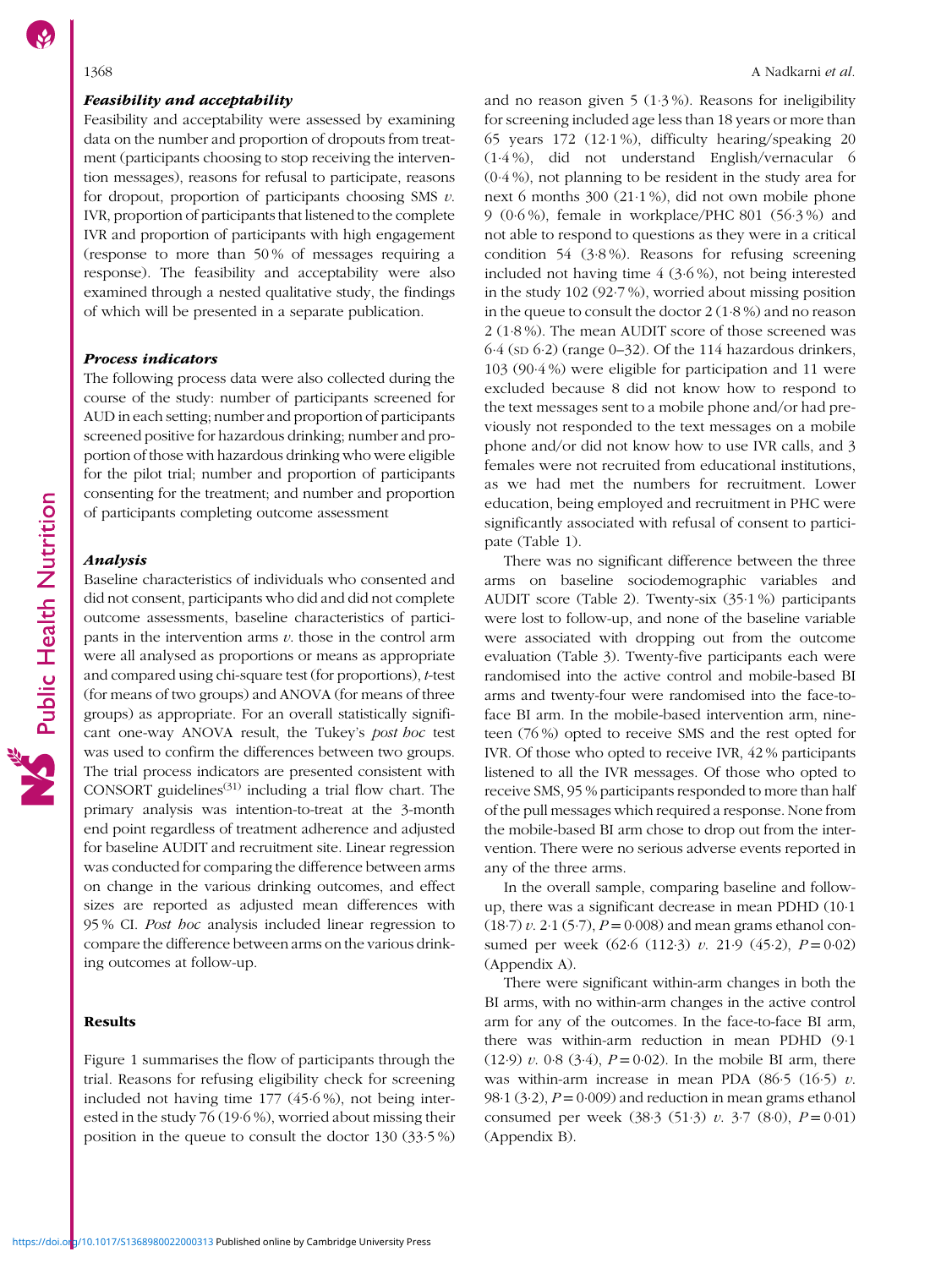# <span id="page-4-0"></span>Brief intervention for hazardous drinking 1369

Public Health Nutrition



Fig. 1 AMBIT RCT flow chart. AMBIT, Alcohol use disorders-Mobile based Brief Intervention Treatment; RCT, randomised controlled trial. AUDIT, Alcohol Use Disorder Identification Test

There were no significant differences between the arms on change in any of the drinking outcomes (Tables [4](#page-6-0) and [5](#page-7-0)).

Mean PDHD at follow-up was significantly lower in the face-to-face BI arm compared to the active control arm (7·1  $(9.6)$  v. 0.8 (3.4),  $P = 0.006$ ), and in mobile BI arm compared to the active control arm  $(7.1 \ (9.6) \ v. \ 0.4 \ (1.6))$ ,  $P = 0.003$ ). The mean grams ethanol consumed per week at follow-up was significantly lower in the mobile BI arm compared to the active control arm  $(55.6 (70.9) v. 3.7)$  $(8.0), P = 0.005)$  (Appendix [C](https://doi.org/10.1017/S1368980022000313)).

Face-to-face BI (AMD −7·0; 95 % CI (−12·4, −1·5);  $P = 0.01$ ) and mobile BI (AMD –6.7; 95% CI (–11.7,  $-1·7$ );  $P = 0·01$ ) were superior to active control for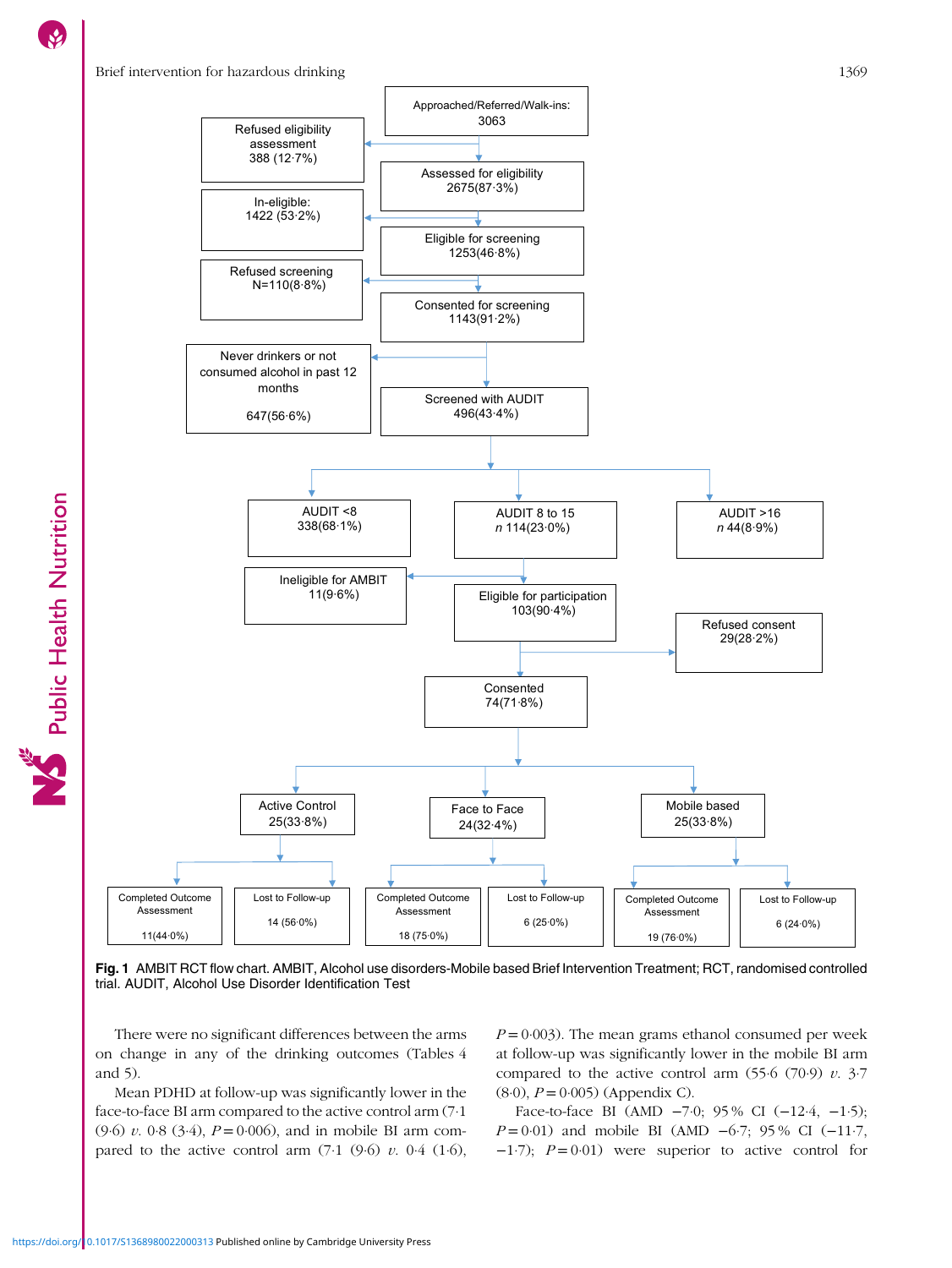# Table 1 Variables associated with refusal of consent to participate

<span id="page-5-0"></span>

|                                                                                                            |                | Total <i>n</i> 103 |                                | Refused consent n<br>29 (28.2%) |                                              | Gave consent n 74<br>$(71.8\%)$ |                              |       |                  |
|------------------------------------------------------------------------------------------------------------|----------------|--------------------|--------------------------------|---------------------------------|----------------------------------------------|---------------------------------|------------------------------|-------|------------------|
| Variable                                                                                                   | $\sqrt{n}$     | $\%$               |                                | n                               | $\%$                                         | $\sqrt{n}$                      |                              | $\%$  | $\boldsymbol{P}$ |
| Age in years                                                                                               |                |                    |                                |                                 |                                              |                                 |                              |       | 0.13             |
| Mean                                                                                                       |                |                    |                                | $36-4$                          |                                              | 32.3                            |                              |       |                  |
| SD                                                                                                         |                |                    |                                | 11.3                            |                                              | 12.5                            |                              |       |                  |
| Gender                                                                                                     |                |                    |                                |                                 |                                              |                                 |                              |       | 0.11             |
| Female                                                                                                     | 6              | 5.8                |                                | $\mathbf 0$                     | $\mathbf 0$                                  | 6                               | 100                          |       |                  |
| Male                                                                                                       | 97             | 94.2               |                                | 29                              | 29.9                                         | 68                              |                              | 70.1  |                  |
| <b>Marital status</b>                                                                                      |                |                    |                                |                                 |                                              |                                 |                              |       | 0.05             |
| Single                                                                                                     | 48             | 48.6               |                                | 9                               | 18.8                                         | 39                              |                              | 81.3  |                  |
| Married                                                                                                    | 55             | 53.4               |                                | 20                              | 36.4                                         | 35                              |                              | 63.6  |                  |
| <b>Education status</b>                                                                                    |                |                    |                                |                                 |                                              |                                 |                              |       | 0.014            |
| Up to primary                                                                                              | 8              | 7.8                |                                | 5                               | 62.5                                         | 3                               |                              | 37.5  |                  |
| Secondary/higher secondary                                                                                 | 73             | 70.9               |                                | 15                              | 20.6                                         | 58                              |                              | 79.5  |                  |
| Graduate and above                                                                                         | 22             | 21.4               |                                | 9                               | 40.9                                         | 13                              |                              | 59.1  |                  |
| <b>Employment status</b>                                                                                   |                |                    |                                |                                 |                                              |                                 |                              |       | 0.03             |
| Employed                                                                                                   | 67             | 65.1               |                                | 22                              | 32.8                                         | 45                              |                              | 67.2  |                  |
| Student                                                                                                    | 32             | $31 - 1$           |                                | 5                               | $15-6$                                       | 27                              |                              | 84.4  |                  |
| Retired                                                                                                    | $\mathbf 2$    | 1.9                |                                | 0                               | 0                                            | 2                               | 100                          |       |                  |
| Homemaker                                                                                                  | $\overline{2}$ | 1.9                |                                | $\overline{2}$                  | 100                                          | $\Omega$                        |                              | 0     |                  |
| Recruitment site                                                                                           |                |                    |                                |                                 |                                              |                                 |                              |       | 0.002            |
| PHC                                                                                                        | 18             | 17.5               |                                | 11                              | $61-1$                                       | $\overline{7}$                  |                              | 38.9  |                  |
| Workplace                                                                                                  | 53             | 51.5               |                                | 13                              | 24.5                                         | 40                              |                              | 75.5  |                  |
| <b>Educational institution</b>                                                                             | 32             | 31.1               |                                | 5                               | $15-6$                                       | 27                              |                              | 84.4  |                  |
| <b>AUDIT</b> score                                                                                         |                |                    |                                |                                 |                                              |                                 |                              |       | 0.06             |
| Mean                                                                                                       | $10-7$         |                    |                                | $10-0$                          |                                              | 10.9                            |                              |       |                  |
| SD                                                                                                         | 2.2            |                    |                                | 2.2                             |                                              | 2.2                             |                              |       |                  |
| AUDIT, Alcohol Use Disorder Identification Test.<br>Table 2 Comparison of the three trial arms at baseline |                |                    |                                |                                 |                                              |                                 |                              |       |                  |
|                                                                                                            | Total $n 74$   |                    | Active control<br>n 25 (33.8%) |                                 | Face-to-face<br><b>BI</b> n 24<br>$(32.4\%)$ |                                 | Mobile BI n 25<br>$(33.8\%)$ |       |                  |
| Variable                                                                                                   | $\mathsf{n}$   | $\%$               | n                              | $\%$                            | $\mathsf{n}$                                 | $\%$                            | $\mathsf{n}$                 | $\%$  | $\overline{P}$   |
| Age in years                                                                                               |                |                    |                                |                                 |                                              |                                 |                              |       | 0.64             |
| Mean                                                                                                       | 32.3           |                    | $30-7$                         |                                 | 32.1                                         |                                 | 34.0                         |       |                  |
| SD                                                                                                         | 12.5           |                    | 10.9                           |                                 | 11.9                                         |                                 | 14.7                         |       |                  |
| Female gender<br>Marital status                                                                            | 6              | 8.1                | $\overline{2}$                 | 8.0                             | $\overline{2}$                               | 8.3                             | $\overline{2}$               | $8-0$ | $1-0$<br>0.84    |

# Table 2 Comparison of the three trial arms at baseline

| Variable                       | Total n 74 |      | Active control<br>n 25 (33.8%) |             | Face-to-face<br>$BI$ $n$ 24<br>$(32.4\%)$ |      | Mobile BI n 25<br>$(33.8\%)$ |        |              |
|--------------------------------|------------|------|--------------------------------|-------------|-------------------------------------------|------|------------------------------|--------|--------------|
|                                | n          | $\%$ | $\sqrt{n}$                     | $\%$        | n                                         | $\%$ | n                            | $\%$   | $\mathsf{P}$ |
| Age in years                   |            |      |                                |             |                                           |      |                              |        | 0.64         |
| Mean                           | 32.3       |      | $30 - 7$                       |             | 32.1                                      |      | 34.0                         |        |              |
| <b>SD</b>                      | 12.5       |      | 10.9                           |             | 11.9                                      |      | 14.7                         |        |              |
| Female gender                  | 6          | 8.1  | 2                              | $8-0$       | $\overline{c}$                            | 8.3  | $\mathbf{2}$                 | 8.0    | 1.0          |
| <b>Marital status</b>          |            |      |                                |             |                                           |      |                              |        | 0.84         |
| Single                         | 39         | 52.7 | 14                             | 56          | 13                                        | 54.2 | 12                           | 48     |              |
| Married                        | 35         | 47.3 | 11                             | 44          | 11                                        | 45.8 | 13                           | 52     |              |
| <b>Education status</b>        |            |      |                                |             |                                           |      |                              |        | 0.61         |
| Up to primary                  | 3          | 4.1  | 2                              | 8           | $\mathbf 1$                               | 4.2  | $\mathbf 0$                  | 0      |              |
| Secondary/higher secondary     | 58         | 78.4 | 18                             | 72          | 20                                        | 83.3 | 20                           | 80     |              |
| Graduate and above             | 13         | 17.6 | 5                              | 20.0        | 3                                         | 12.5 | 5                            | $20-0$ |              |
| <b>Employment status</b>       |            |      |                                |             |                                           |      |                              |        | 0.40         |
| Employed                       | 45         | 60.8 | 16                             | 64          | 15                                        | 62.5 | 14                           | 56     |              |
| Student                        | 27         | 36.5 | 9                              | 36          | 9                                         | 37.5 | 9                            | 36     |              |
| Retired                        | 2          | 2.7  | 0                              | $\mathbf 0$ | $\mathbf 0$                               | 0    | $\overline{c}$               | 8      |              |
| Recruitment site               |            |      |                                |             |                                           |      |                              |        | 0.99         |
| <b>PHC</b>                     | 7          | 9.5  | 3                              | 12          | $\overline{c}$                            | 8.3  | 2                            | 8      |              |
| Workplace                      | 40         | 54.1 | 13                             | 52          | 13                                        | 54.2 | 14                           | 56     |              |
| <b>Educational institution</b> | 27         | 36.5 | 9                              | 36          | 9                                         | 37.5 | 9                            | 36     |              |
| <b>AUDIT</b> score             |            |      |                                |             |                                           |      |                              |        | 0.10         |
| Mean                           | 10.9       |      | 11.5                           |             | $11 - 1$                                  |      | $10-2$                       |        |              |
| <b>SD</b>                      | 2.2        |      | 2.2                            |             | 2.1                                       |      | 2.1                          |        |              |
| <b>PDA</b>                     |            |      |                                |             |                                           |      |                              |        | 0.39         |
| Mean                           | 81.9       |      | 76.9                           |             | 84.5                                      |      | 84.3                         |        |              |
| SD                             | 22.3       |      | 25.6                           |             | 18.8                                      |      | 21.9                         |        |              |
| PDHD                           |            |      |                                |             |                                           |      |                              |        | 0.42         |
| Mean                           | 9.5        |      | 11.4                           |             | 11.3                                      |      | 5.7                          |        |              |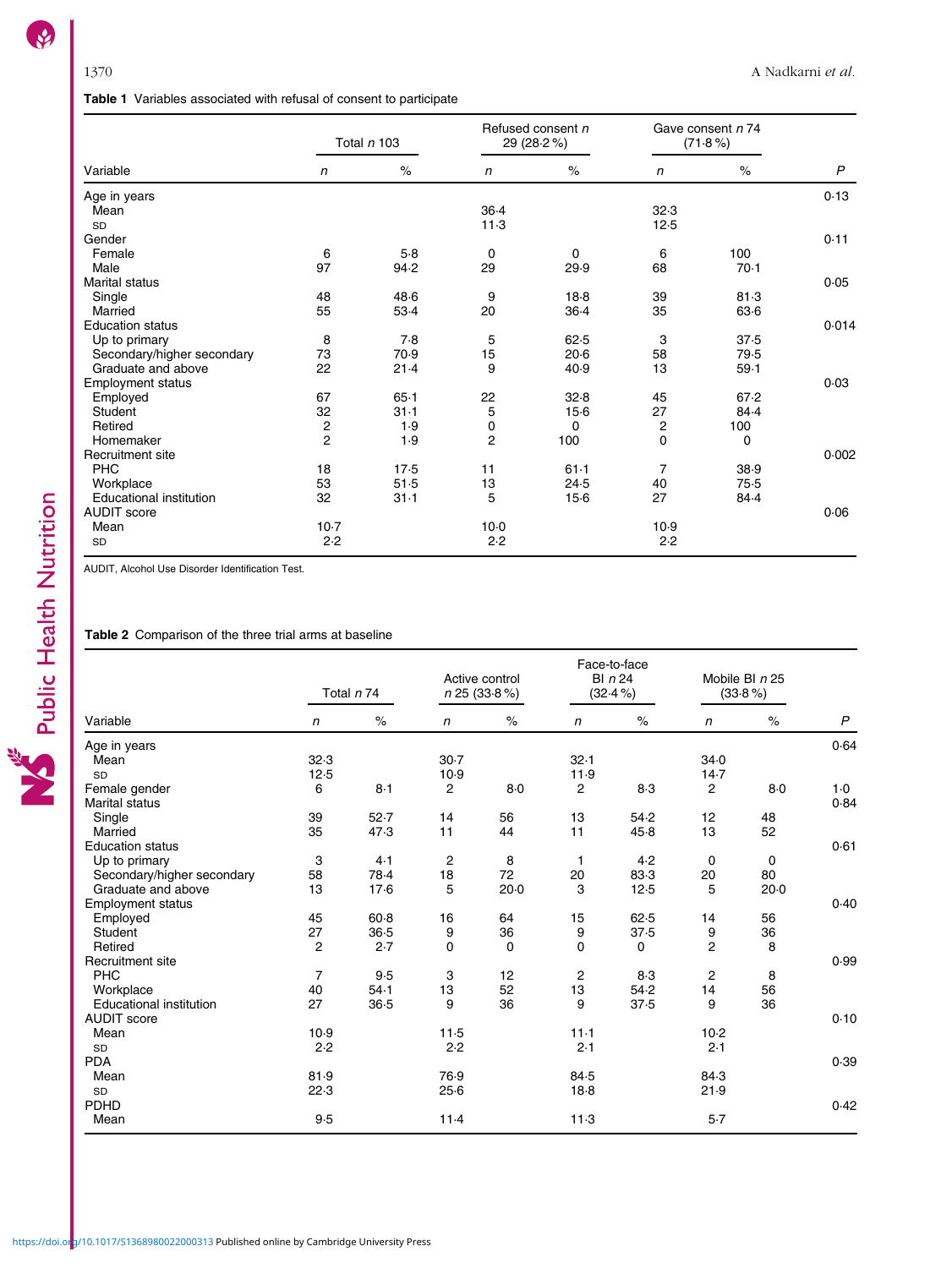Public Health Nutrition

# <span id="page-6-0"></span>Table 2 Continued

|                                | Total n 74 |      | Active control<br>n 25 (33.8%) |      | Face-to-face<br>BI $n24$<br>$(32.4\%)$ |      | Mobile BI $n25$<br>$(33.8\%)$ |      |      |
|--------------------------------|------------|------|--------------------------------|------|----------------------------------------|------|-------------------------------|------|------|
| Variable                       | n          | $\%$ | n                              | $\%$ | n                                      | $\%$ | n                             | $\%$ | P    |
| <b>SD</b>                      | 17.4       |      | 21.8                           |      | 17.5                                   |      | 11.3                          |      |      |
| Grams ethanol per week         |            |      |                                |      |                                        |      |                               |      | 0.39 |
| Mean                           | 126.5      |      | 167.2                          |      | 124.4                                  |      | 87.9                          |      |      |
| <b>SD</b>                      | 202.9      |      | 284.5                          |      | 168.9                                  |      | 116.8                         |      |      |
| Grams ethanol per drinking day |            |      |                                |      |                                        |      |                               |      | 0.54 |
| Mean                           | 47.5       |      | 45.2                           |      | 52.9                                   |      | 44.8                          |      |      |
| <b>SD</b>                      | 23.1       |      | 22.0                           |      | 19.0                                   |      | 28.2                          |      |      |

AUDIT, Alcohol Use Disorder Identification Test; PDA, percent days abstinent; PDHD, percent days heavy drinking.

Table 3 Baseline variables associated with loss to follow-up

| Variable                   |                | Lost to follow-up n 26<br>$(35.1\%)$ | Completed outcome<br>evaluation $n$ 48 (64.9%) |          |              |
|----------------------------|----------------|--------------------------------------|------------------------------------------------|----------|--------------|
|                            | n              | $\%$                                 | $\mathsf{n}$                                   | $\%$     | $\mathsf{P}$ |
| Age in years               |                |                                      |                                                |          | 0.83         |
| Mean                       | 31.8           |                                      | 32.5                                           |          |              |
| SD                         | $13-8$         |                                      | 12.0                                           |          |              |
| Gender                     |                |                                      |                                                |          | 0.92         |
| Female                     | $\overline{c}$ | 33.3                                 | 4                                              | $66 - 7$ |              |
| Male                       | 24             | 35.3                                 | 44                                             | 64.7     |              |
| <b>Marital status</b>      |                |                                      |                                                |          | 0.26         |
| Single                     | 16             | 41.0                                 | 23                                             | 59.0     |              |
| Married                    | 10             | 28.6                                 | 25                                             | 71.4     |              |
| <b>Education status</b>    |                |                                      |                                                |          | 0.93         |
| Up to primary              | 1              | 33.3                                 | 2                                              | $66 - 7$ |              |
| Secondary/higher secondary | 21             | 36.2                                 | 37                                             | 63.8     |              |
| Graduate and above         | 4              | 30.8                                 | 9                                              | 69.2     |              |
| <b>Employment status</b>   |                |                                      |                                                |          | 0.86         |
| Employed                   | 15             | 33.3                                 | 30                                             | $66 - 7$ |              |
| Student                    | 10             | 37.0                                 | 17                                             | 63.0     |              |
| Retired                    | 1              | $50-0$                               | 1                                              | $50-0$   |              |
| Recruitment site           |                |                                      |                                                |          | 0.08         |
| PHC                        | 5              | 71.4                                 | 2                                              | 28.6     |              |
| Workplace                  | 11             | 27.5                                 | 29                                             | 72.5     |              |
| Educational institution    | 10             | 37.0                                 | 17                                             | 63.0     |              |
| <b>AUDIT</b> score         |                |                                      |                                                |          | 0.6          |
| Mean                       | $11-1$         |                                      | $10-8$                                         |          |              |
| SD                         | 2.0            |                                      | 2.3                                            |          |              |

AUDIT, Alcohol Use Disorder Identification Test.

# Table 4 Between arm differences on change in alcohol consumption

|                                          | Active control n 11 |           | Face-to-face BI n<br>18 |           | Mobile BI $n$ 19 |           |      |
|------------------------------------------|---------------------|-----------|-------------------------|-----------|------------------|-----------|------|
|                                          | Mean                | <b>SD</b> | Mean                    | <b>SD</b> | Mean             | <b>SD</b> | P    |
| Change in PDA                            | 8.4                 | 37.1      | 2.0                     | 26.6      | 11.7             | 17.2      | 0.53 |
| Change in PDHD                           | $-11.0$             | 35.8      | $-8.3$                  | 13.5      | $-6.0$           | 12.9      | 0.81 |
| Change in grams ethanol per week         | $-65.8$             | 207.1     | $-31.8$                 | 79.4      | $-34.6$          | 52.9      | 0.71 |
| Change in grams ethanol per drinking day | $-1.2$              | 44.0      | $-13.7$                 | 19.5      | $-20.4$          | 7.9       | 0.69 |

PDA, percent days abstinent; PDHD, percent days heavy drinking.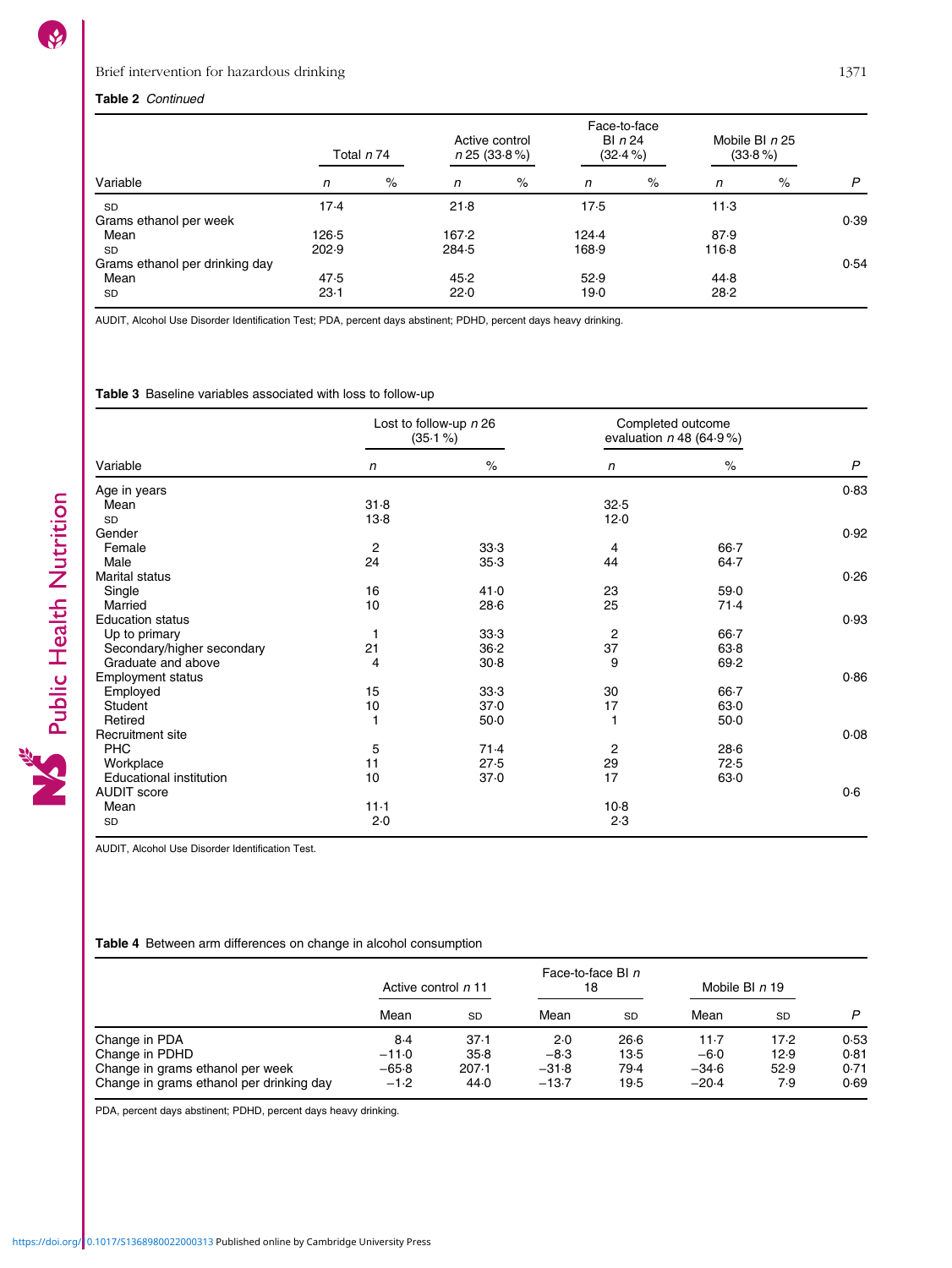<span id="page-7-0"></span>Table 5 Intervention effect\* as adjusted mean difference (95 % CI) for change in drinking

|                                                                                                                                                         | Active control v.<br>face-to-face BI |                                                                                                           |              |             | Face-to-face BI v.<br>mobile BI                                      |  | Active control v.<br>mobile BI |                                                                                                                 |              |  |
|---------------------------------------------------------------------------------------------------------------------------------------------------------|--------------------------------------|-----------------------------------------------------------------------------------------------------------|--------------|-------------|----------------------------------------------------------------------|--|--------------------------------|-----------------------------------------------------------------------------------------------------------------|--------------|--|
|                                                                                                                                                         | AMD                                  | 95 % CI                                                                                                   | P            | AMD         | 95 % CI                                                              |  | AMD                            | 95 % CI                                                                                                         | P            |  |
| Mean change in PDA (SD)<br>Mean change in PDHD (SD)<br>Mean change in grams ethanol per week (SD)<br>Mean change in grams ethanol per drinking day (SD) |                                      | $-2.4$ $-26.6$ , 21.8 0.84<br>$-8.0$ $-20.9$ , 4.8<br>$-24.7 - 96.9$ , 47.5 0.49<br>$-30.8$ $-67.0$ , 5.5 | 0.21<br>0.09 | 10.8<br>1.2 | $-4.8, 26.4$ 0.17<br>$-7.8, 10.1$ 0.79<br>$-8.8$ $-55.0$ , 37.3 0.70 |  | 6.4<br>0.5<br>8.6              | -15-4. 28-1<br>$-16.9.17.9$<br>$-83.9, 101.2$ 0.85<br>$-12.6$ $-51.3$ , 26.1 0.44 $-46.2$ $-225.3$ , 132.8 0.38 | 0.55<br>0.95 |  |

AUDIT, Alcohol Use Disorder Identification Test; PDA, percent days abstinent; PDHD, percent days heavy drinking;

\*Adjusted for site as a fixed effect and baseline AUDIT score.

PDHD at follow-up, and mobile BI was superior to active control (AMD  $-44.0$ ; 95 % CI ( $-79.5$ ,  $-8.4$ );  $P = 0.02$ ) for mean grams ethanol consumed per week at follow-up (Appendix [D](https://doi.org/10.1017/S1368980022000313)).

# Discussion

Our pilot trial has demonstrated that it is feasible to identify and recruit people with hazardous drinking in clinical, educational and workplace settings in Goa, that it is feasible to deliver a basic mobile-based intervention to such individuals, that this is potentially acceptable to the target group, and there are preliminary indications that a SMS-based BI might be superior to usual care even if it is enhanced, and at least as impactful as a face-to-face BI.

The effectiveness of BI for hazardous drinking has been extensively researched and established<sup>[\(5](#page-8-0))</sup>, but there is limited evidence for both effectiveness and systematic implementation of BI in  $LMIC^{(32,33)}$  $LMIC^{(32,33)}$  $LMIC^{(32,33)}$ . Although the effectiveness evidence makes BI a highly competitive option for public health interventions to reduce alcohol-related harm, implementation at scale has been challenging for several reasons. These include lack of trained healthcare staff, high clinical workload of existing staff, reluctance of patients experiencing alcohol problems to disclose such problems with healthcare providers, concerns about patient confidentiality and privacy, stigma related to AUD, all leading to limited accessibility, acceptability and adherence to treatment $(10,34-37)$  $(10,34-37)$  $(10,34-37)$  $(10,34-37)$  $(10,34-37)$ .

For the change in drinking outcomes in our trial, although the changes are in the right direction, there are no significant differences between the arms. On the other hand, for the outcomes at follow-up, both BI demonstrated effects with the mobile BI showing even stronger effects than did the face-to-face BI. Our findings suggest the potential applicability of mobile-based BI for the management of hazardous drinking in low-resource settings. More importantly a mobile-based BI is uniquely positioned to overcome some of the key challenges to scaling up evidence-based BI, especially in low-resource settings. By eliminating the need of a human resource to deliver the intervention, we automatically exclude supply side barriers such as lack of trained professionals and reluctance to engage because of limited clinical time. This also overcomes demand side barriers related to stigma and related concerns about confidentiality. Finally, such a technology-enabled intervention has the added advantage of standardising the content of the intervention delivered by eliminating the variability in quality that can occur when delivered by humans. For such a programme to be scaled up, the only infrastructural requirement is telecom and with 1·2 billion mobile phone subscriptions (and growing) and a tele-density of 87 %([38](#page-9-0)) India has an unique opportunity to significantly increase the penetration and coverage of BI to counter the increasing prevalence of hazardous drinking in the country.

As expected for a pilot trial not powered to test effectiveness, there were few statistically significant interventions effects. However, for the outcomes related to overall amount of alcohol consumed and heavy drinking days, the face-to-face and mobile-based interventions had more favourable outcomes compared to the control arm. Besides the lack of power to examine effectiveness, our study had other limitations. The drinking outcomes were based on self-report data, which could lead to differential social desirability responses between trial arms. Although our testing of multiple hypotheses increases the chances of false-positives, it is not unusual to do so in pilot trials to identify and test appropriate outcome measures for a definitive trial.

Our findings do indicate that for a trial of BI targeting hazardous drinking, outcomes focused on quantity or intensity of drinking might be better suited than those that measure frequency of drinking. So, the following power calculations for a definitive trial are based on the mean change in grams ethanol per drinking day observed in this pilot trial. Assuming a mean change of −20·4 (SD = 7·9) in the mobile BI arm and  $-13.7$  (sp = 19.5) in the face-to-face BI arm, Type I error  $= 0.05$ , and 90% power, we will need to recruit 326 participants, allowing for 35 % loss to followup. Finally, the findings of the pilot trial indicate that we will need to make vigorous attempts to ensure that the dropout from outcome evaluation is as low as possible.

The evidence base for effectiveness of BI is predominantly derived from high-income countries and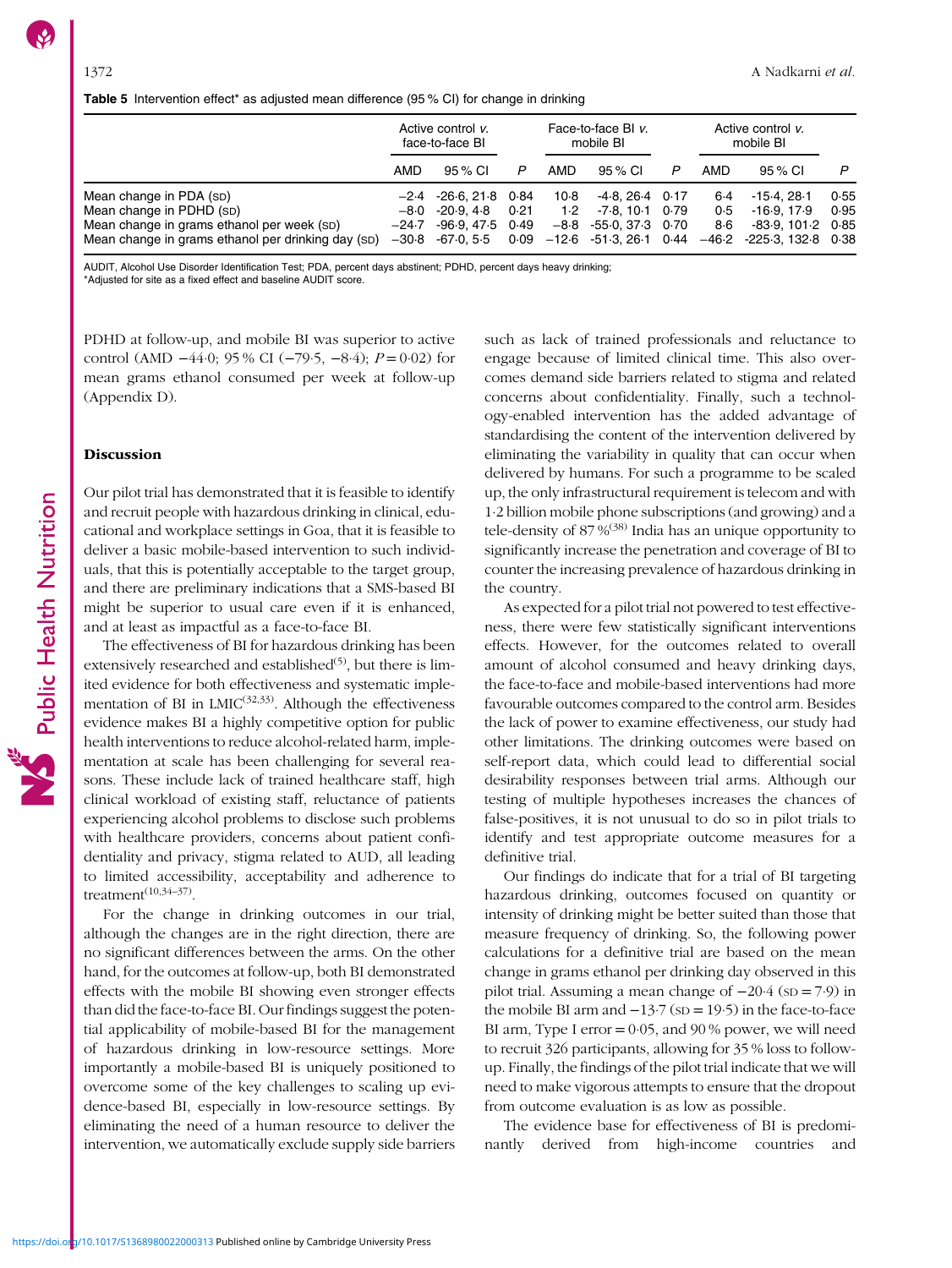# <span id="page-8-0"></span>Brief intervention for hazardous drinking 1373

implementation of BI at scale is fraught with challenges. Thus, our intervention is unique, as it is designed to be delivered using basic mobile phone technology making it potentially scalable even in low-resource settings. Considering our feasibility findings, a definitive trial of our intervention is warranted. If effective, our intervention could be positioned as a first-line response to hazardous drinking in India and other similar LMIC.

# Acknowledgements

Acknowledgements: None. Financial support: This work was supported by a grant from the Medical Research Council, UK (Grant number: MR/P020348/1). The funder did not have any role to play in the study design; in the collection, analysis and interpretation of data; in the writing of the report; and in the decision to submit the article for publication. Conflict of interest: There are no conflicts of interest. Authorship: A.N. conceived and led the study, conceived the paper, did the analyses, and wrote up the findings. R.V. conceived and co-led the study, commented on the first draft of the manuscript and subsequent revisions. D.F. coordinated the study in the field, supervised the data collection, checked the quality of the data and commented on the first and subsequent drafts of the manuscript. E.D.S. cleaned the data and prepared it for analyses. She also commented on the first draft of the manuscript. U.B. supported in coordinating the study and in data management. She commented on the first draft of the manuscript and subsequent revisions. J.F., G.M.P. and S.S., screened participants and collected data, and commented on the first and subsequent drafts of the manuscript. All authors read and approved the final manuscript. Ethics of human subject participation: This study was conducted according to the guidelines laid down in the Declaration of Helsinki, and all procedures involving research study participants were approved by the Sangath IRB. Written informed consent was obtained from all subjects.

# Supplementary material

For supplementary material accompanying this paper visit <https://doi.org/10.1017/S1368980022000313>

# References

- 1. Whiteford HA, Degenhardt L, Rehm J et al. (2013) Global burden of disease attributable to mental and substance use disorders: findings from the global burden of disease study 2010. Lancet 382, 1575–1586.
- 2. Charlson FJ, Baxter AJ, Cheng HG et al. (2016) The burden of mental, neurological, and substance use disorders in China

and India: a systematic analysis of community representative epidemiological studies. Lancet 388, 376-389.

- 3. Prasad R (2009) Alcohol use on the rise in India. Lancet 373, 17–18.
- 4. Rathod SD, De Silva MJ, Ssebunnya J et al. (2016) Treatment contact coverage for probable depressive and probable alcohol use disorders in four low-and middle-income country districts: the PRIME cross-sectional community surveys. PLoS One 11, e0162038.
- 5. Kaner EFS, Beyer FR, Muirhead C et al. (2018) Effectiveness of brief alcohol interventions in primary care populations. Cochrane Database Syst Rev 24, CD004148.
- 6. Glass JE, Andréasson S, Bradley KA et al. (2017) Rethinking alcohol interventions in health care: a thematic meeting of the international network on brief interventions for alcohol & other drugs (INEBRIA). Addict Sci Clin Pract 12, 14.
- 7. Ronzani TM, Fuentes-Mejía C, Mota DCB et al. (2019) Intervenções breves para o abuso de substâncias na América Latina: uma revisão sistemática (Brief interventions for substance abuse in Latin America: a systematic review). Psicol Estudo 24, e44393.
- Rathod S, Pinninti N, Irfan M et al. (2017) Mental health service provision in low-and middle-income countries. Health Serv Insights 10, 1178632917694350.
- Rosário F, Santos MI, Angus K et al. (2018) Factors influencing the implementation of screening and brief interventions for alcohol use in primary care practices: a systematic review protocol. Acta Med Port 31, 45-50.
- 10. Myers B, Stein DJ, Mtukushe B et al. (2012) Feasibility and acceptability of screening and brief interventions to address alcohol and other drug use among patients presenting for emergency services in Cape Town, South Africa. Adv Prev Med 2012, 569153.
- 11. Knapp M, Funk M, Curran C et al. (2006) Economic barriers to better mental health practice and policy. Health Policy Plan 21, 157-170.
- 12. Naslund JA, Aschbrenner KA, Araya R et al. (2017) Digital technology for treating and preventing mental disorders in low-income and middle-income countries: a narrative review of the literature. Lancet Psychiatry 4, 486–500.
- 13. Kaner EF, Beyer FR, Garnett C et al. (2017) Personalised digital interventions for reducing hazardous and harmful alcohol consumption in community-dwelling populations. Cochrane Database Syst Rev 9, CD011479.
- 14. Tofighi B, Nicholson JM, McNeely J et al. (2017) Mobile phone messaging for illicit drug and alcohol dependence: a systematic review of the literature. Drug Alcohol Rev 36, 477–491.
- 15. Fowler LA, Holt SL & Joshi D (2016) Mobile technologybased interventions for adult users of alcohol: a systematic review of the literature. Addict Behav 62, 25-34.
- 16. Bendtsen M, McCambridge J, Åsberg K et al. (2021) Text messaging interventions for reducing alcohol consumption among risky drinkers: systematic review and meta-analysis. Addiction 116, 1021–1033.
- 17. Nadkarni A, Costa S, Gupta D et al. (2021) The systematic development of a mobile phone–delivered brief intervention for hazardous drinking in India. *J Subst Abuse Treat* 126, 108331.
- 18. Pillai A, Nayak M, Greenfield T et al. (2013) Patterns of alcohol use, their correlates, and impact in male drinkers: a population-based survey from Goa, India. Soc Psychiatry Psychiatr Epidemiol 48, 275–282.
- 19. D'Costa G, Nazareth I, Naik D et al. (2007) Harmful alcohol use in Goa, India, and its associations with violence: a study in primary care. Alcohol Alcohol 42, 131–137.